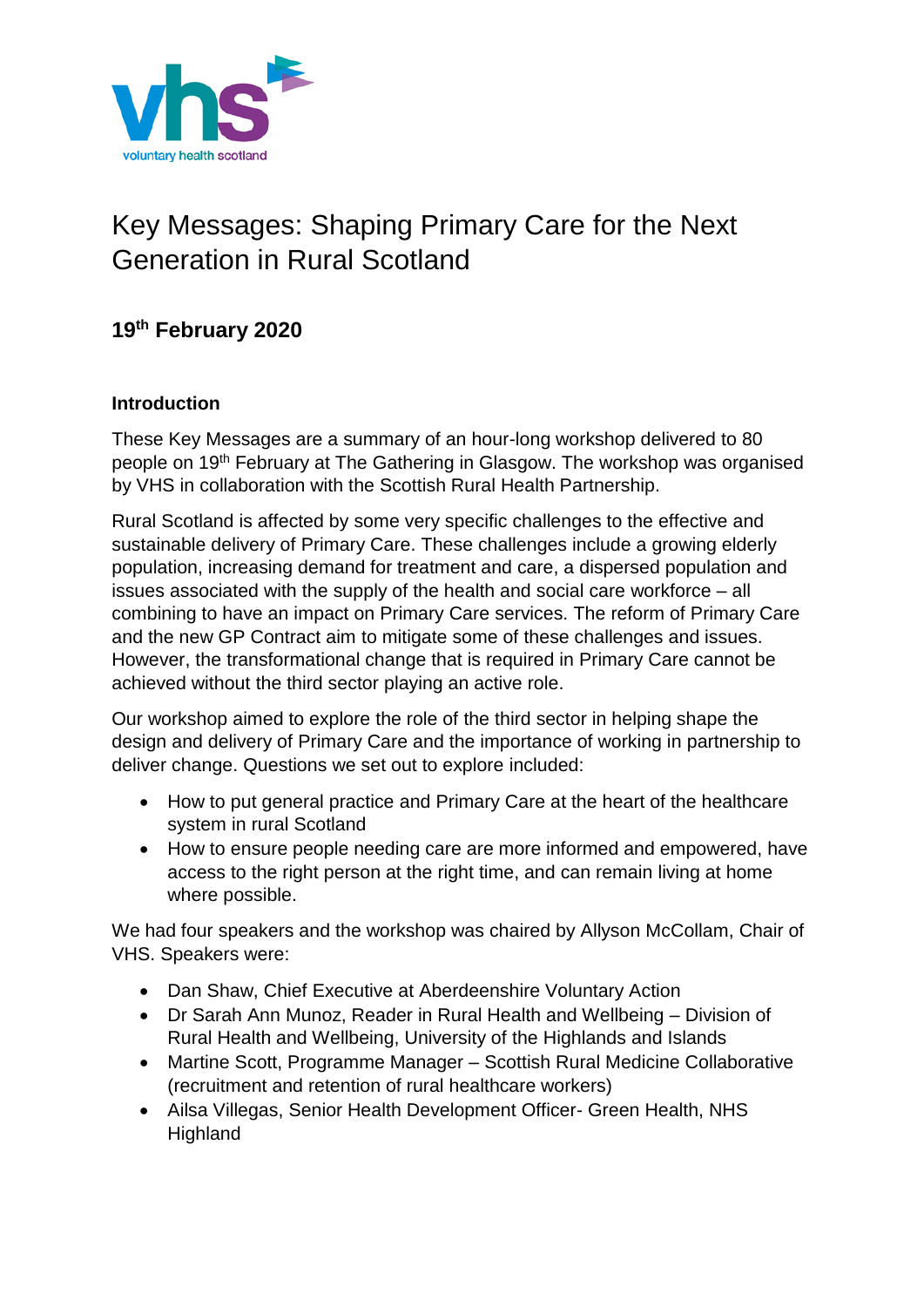#### **Dan Shaw, Chief Executive, Aberdeenshire Voluntary Action**

Dan provided an overview of how Aberdeenshire Voluntary Action (AVA) has developed effective local partnerships to achieve better outcomes for the voluntary sector they represent as well as the people of Aberdeenshire.

As a Third Sector Interface (TSI) AVA has a core remit from the Scottish Government and also develops local partnerships. When AVA began working with the local Health and Social Care Partnership (HSCP), they provided small pots of money to the third sector and AVA to deliver a range of projects with very short term outcomes. This also meant that there were more TSI staff delivering HSCP projects than working on TSI core functions. One such project was Community Health in Partnership, which aimed to connect communities with third sector and statutory partners, and was delivered by individuals who would share local information. The short term focus of the project lead to a transient workforce which meant that local knowledge and information was lost and the core purpose of the project could not be achieved.

AVA have since been able to embed themselves within the HSCP and are working to secure three year funding cycles for third sector organisations and shift the focus of funded projects towards delivery of long term outcomes. AVA have also conducted a mapping exercise of third sector organisations in their constituency which means that they represent third sector organisations at the HSCP meetings, can use third sector to fill in gaps in the workforce and support innovative partnerships between the third sector and statutory sector, social enterprises and universities.

#### **Dr Sarah Ann Munoz, Reader in Rural Health and Wellbeing – Division of Rural Health and Wellbeing, University of the Highlands and Islands**

UHI Division of Rural Health and Wellbeing have been conducting research into Primary Care provision and perceptions for over 10 years.

Sarah Ann presented some emerging themes from her research. In rural areas without their own local Primary Care service people are generally satisfied with mobile GP practices or the 'fly in, fly out' services that are offered on a scheduled basis. Likewise, people are happy with the concept of multidisciplinary teams but are less satisfied with the idea of GP mergers where one practice is shut down altogether. People would prefer reduced hours over the complete loss of a local service. There is also a willingness to use digital technology such as video conferencing for GP appointments but there are concerns about the lack of availability of technology. People are also concerned about the lack of access to mental health services, especially for children and young people.

A key finding is that dissatisfaction stems from the engagement process rather than the nature of the service change. The ways in which communities are engaged in decision making helps determine how satisfied they are with the results.

The importance of social prescribing in reducing the strain on Primary Care was also discussed and while there is a lack of evaluation, people are self-reporting improvements in mental health, loneliness and isolation. Some reductions in primary care service use have been seen. However, there are issues such as a lack of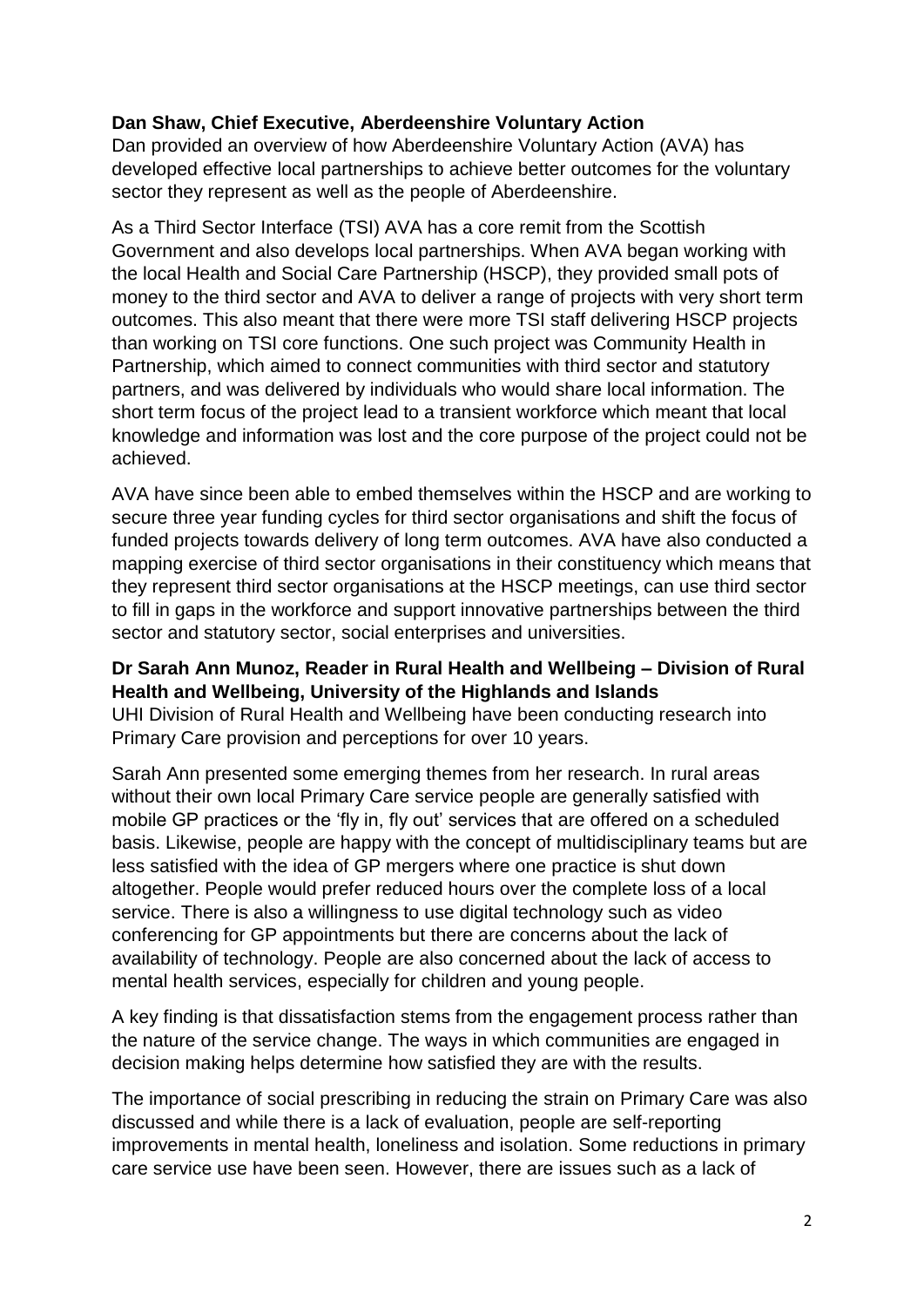transport to take people to the activity they have been prescribed. There is a need for link worker roles that not only signpost but help to build capacity to enable positive outcomes. Currently, resources rarely follows referrals and the cost savings incurred by the NHS are not passed on to the third sector or community services that face increased demands as referrals go up.

#### **Martine Scott, Programme Manager – Scottish Rural Medicine Collaborative (recruitment and retention of rural healthcare workers)**

The Scottish Rural Medicine Collaborative (SRMC) recognises the recruitment and retention challenges faced by Primary Care services in rural communities and is working in supp0ort of the Scottish Government goal of recruiting an extra 800 GPs. The Collaborative aims to do this by boosting the number of GPs in rural areas. The SRMC has representation in ten out of the fourteen Health Boards and has built a profile of GP service provision in rural areas. There are around 900 practices in Scotland with over 140 in rural areas, there are more female GPs serving rural areas, and the average age of retirement for rural GPs is around 50.

In order to tackle the issues of recruitment and retention of rural GPs the SRMC has piloted a project called 'Rediscovering the Joy or General Practice' which aims to recruit new GPs to work in rural areas for up to 18 weeks in a supported environment with training opportunities. This provides cover for existing GPs who would otherwise be at risk of burning out or leving. It helps ensure that new GPs are well trained and supported. They have already had 36 GPs sign up in the last 12 months and there are 42 notes of interest. The project will be fully rolled out early this year.

## **Ailsa Villegas, Senior Health Development Officer- Green Health, NHS Highland**

The importance of greenspace for people's health and wellbeing is well documented. However, less than half of adults in Scotland visit the outdoors on a regular or weekly basis and around 14% do not visit at all. Rural areas are very close to natural greenspace but it is very under-used and there is a lack of motivation to access it.

The Highland Green Health Partnership is one of four pilot partnerships funded in Scotland by Our Natural Health Service (ONHS) over a three year period. The Highland partnership's GP Referral Scheme is being piloted in Kyle of Lochalsh, with other partnerships in Dundee, Lanarkshire and North Ayrshire. The main objective of the partnerships is to connect people to nature for their improved health and wellbeing.

Kyle of Lochalsh has a population of around 640 people and is within the 15% most deprived areas in Scotland. Before the pilot there were no green health activities underway and there was very poor availability and accessibility of greenspace. The pilot project has worked to assist community groups with large scale funding bids and they have gone from having no services to having health walks training, befriender gardening services, a local ranger service, mindfulness schemes, and ebikes schemes. All of these are led and run by the voluntary sector. There was also work around supporting a culture change within the community to use greenspace through an information and awareness campaign, face to face discussion, and using local media as there is no link worker programme to support and encourage referrals.